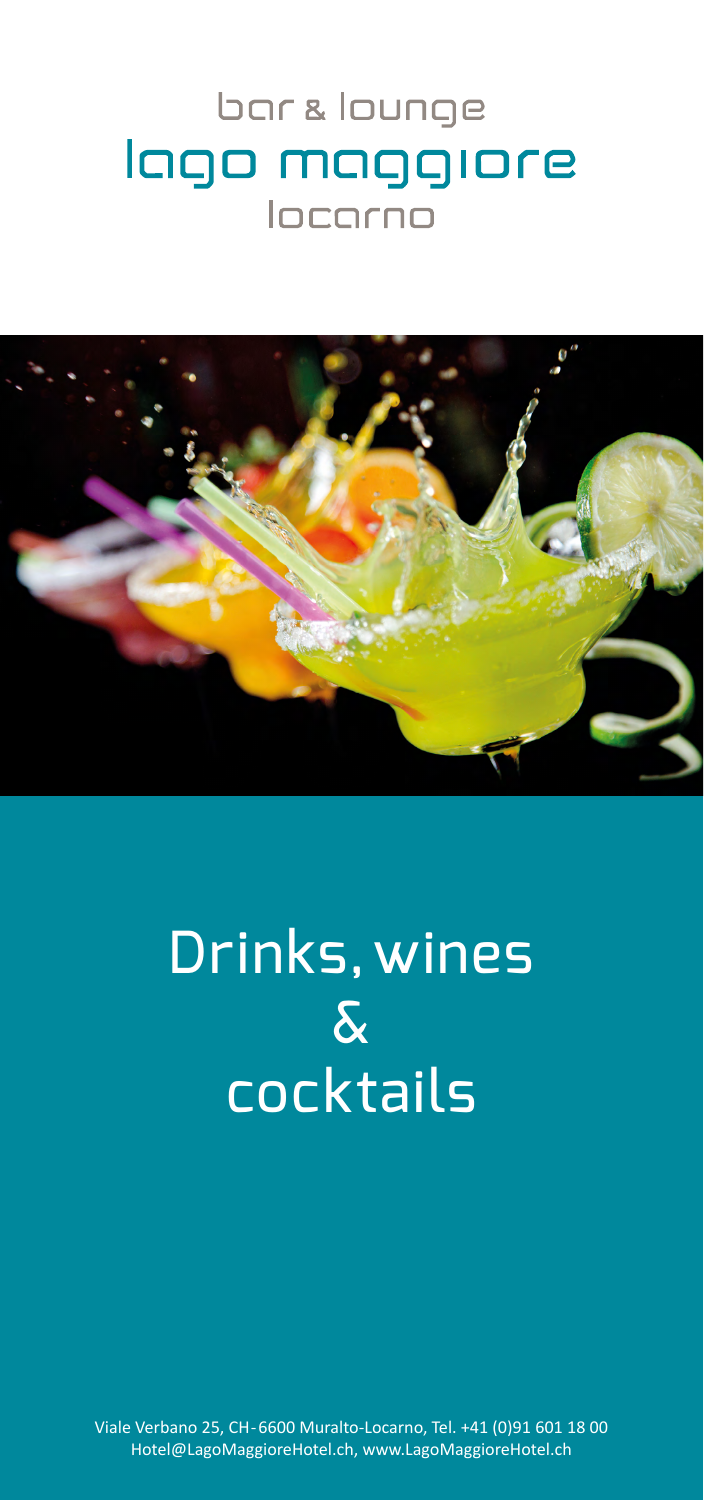| Caffè - Coffee NESPRESSO                                                                  |         | 3.80          |
|-------------------------------------------------------------------------------------------|---------|---------------|
| Espresso                                                                                  |         | 4.20          |
| Espresso macchiato   crema - with milk   cream<br>Espresso doppio - double                |         | 4.80          |
| Caffè crema - with cream                                                                  |         | 4.50          |
| Caffè latte - with milk                                                                   |         | 4.50          |
| Mini cappuccio                                                                            |         | 4.20          |
| Cappuccino                                                                                |         | 4.80          |
| Latte macchiato                                                                           |         | 4.80          |
| Iced latte macchiato                                                                      |         | 5.30          |
| Espresso corretto                                                                         |         | 5.50          |
|                                                                                           |         |               |
| <b>Bevande calde - Hot beverages</b>                                                      |         |               |
| Cioccolata calda   fredda - hot   cold chocolate                                          |         | 4.80          |
| Ovomaltina calda   fredda - hot   cold ovomaltine                                         |         | 4.80          |
| Tè - Tea                                                                                  |         |               |
| Menta - Mint                                                                              |         | 4.20          |
| Verde Sencha - Sencha Green                                                               |         | 4.20          |
| Verde Matcha - Matcha Green                                                               |         | 4.20          |
| Nero English Breakfast - English Breakfast Black                                          |         | 4.20          |
| Nero Earl Grey - Earl Grey Black                                                          |         | 4.20          |
| Camomilla e tiglio - Camomile and linden Herbal                                           |         | 4.20          |
| Rooibos Africano - African Rooibos Herbal                                                 |         | 4.20          |
| Finocchio - Fennel                                                                        |         | 4.20          |
| Verbena                                                                                   |         | 4.20          |
| Acque minerali - Mineral water                                                            |         |               |
| Lago Maggiore   frizzante - sparkling                                                     | 75 cl   | 6.00          |
| Henniez naturale   frizzante - Still   sparkling                                          | 33 cl   | 4.50          |
| San Pellegrino frizzante - Sparkling water                                                | 100 cl  | 9.00          |
| Panna naturale - Still water                                                              | 100 cl  | 9.00          |
| <b>Softdrinks</b>                                                                         |         |               |
| Coca Cola   Coca Cola Zero                                                                | 33 cl   | 5.00          |
| Sinalco - Sparkling orangeade                                                             | 33 cl   | 5.00          |
| Aranciata amara - Bitter orangeade                                                        | 35 cl   | 5.00          |
| Rivella Rossa   Blu - red   blue                                                          | 33 cl   | 5.00          |
| Apple Schorle                                                                             | 33 cl   | 5.00          |
| Ice tea limone   pesca - lemon   peach                                                    | 33 cl   | 5.00          |
| Gazzosa limone   mandarino - lemon   mandarin                                             | 35 cl   | 5.50          |
| <b>Red Bull</b>                                                                           | $25$ cl | 6.50          |
| <b>Fever Tree Tonic Water</b>                                                             | $20$ cl | 6.00          |
| Fever Tree Ginger Beer   Ginger Ale                                                       | 20 cl   | 6.00          |
| <b>Swiss Bio Sodas</b>                                                                    |         |               |
| Limonata & zenzero - Lemonade & ginger                                                    | 33 cl   | 6.00          |
| Arance rosse & zenzero - Blood oranges & ginger                                           | 33 cl   | 6.00          |
| Succhi - Juices                                                                           |         |               |
| Succhi di frutta - Fruit juices                                                           | 20 cl   | 5.20          |
| Spremuta d'arancia - Fresh orange juice                                                   | 20 cl   | 6.50          |
|                                                                                           |         |               |
| <b>Mocktails</b>                                                                          |         |               |
| <b>Smoothie del giorno</b> - Smothie of the day<br>Shirley Temple - Ginger Ale, grenadine |         | 10.00<br>6.00 |
| Siciliano - Lemon, orange juice, sugar, tonic water                                       |         | 8.00          |
| Florida - Grapefruit, orange, lemon juice, sugar, soda                                    |         | 8.00          |
| Virgin Mojito - Lime, sugar, mint, lemonade                                               |         | 8.00          |
| Virgin Mary - Lemon juice, tomato juice, Worcestershire,                                  |         | 8.00          |
| Tabasco, salt, pepper                                                                     |         |               |
| Virgin Colada - Coconut, pineapple, Maraschino cherry                                     |         | 10.00         |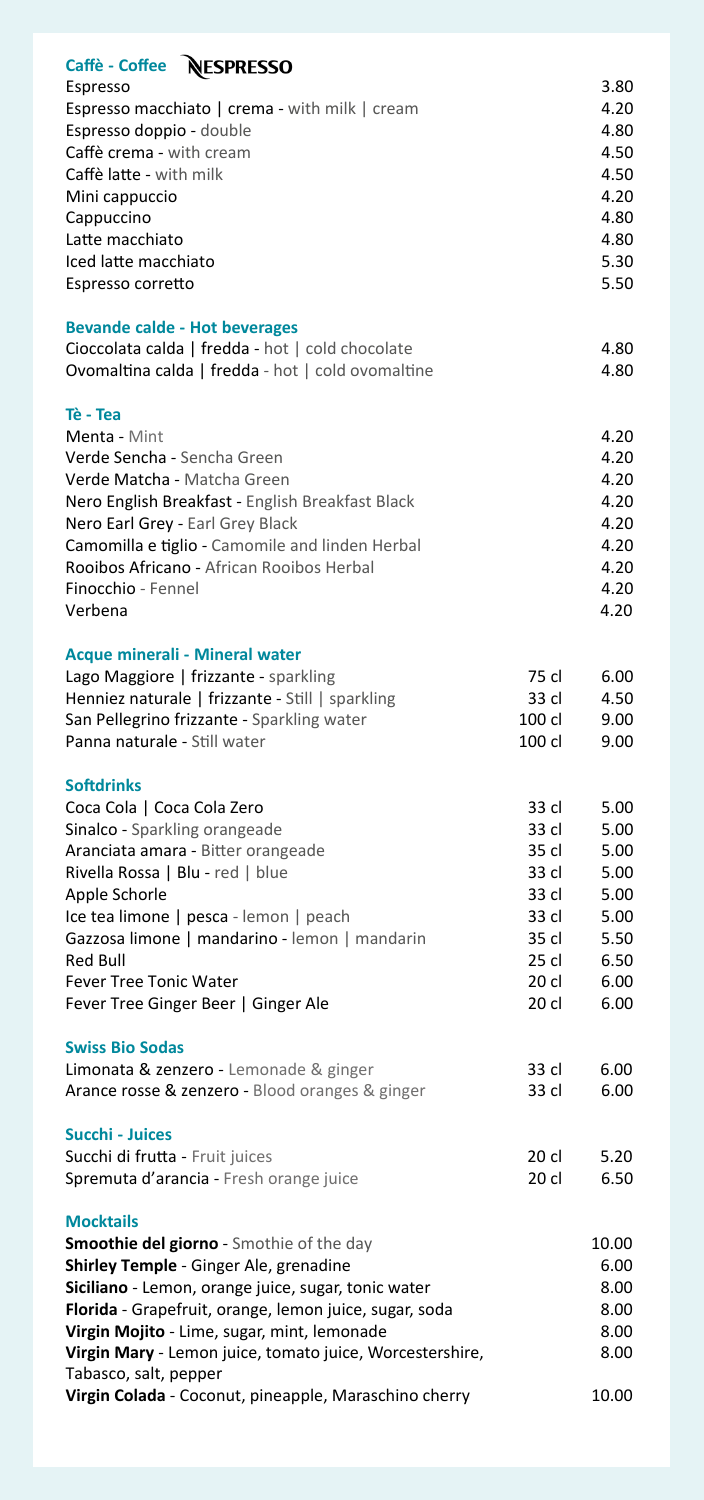| Birre alla spina - Beers from the tap<br>Appenzeller Säntis Kristall Spezial                                                                                                                                                                                                                                                                                                                    |                                                             | $5.2^\circ$<br>$5.2^\circ$<br>$5.2^\circ$                                              | 20 cl<br>30 cl<br>40 cl                              | 4.00<br>6.00<br>9.00                         |
|-------------------------------------------------------------------------------------------------------------------------------------------------------------------------------------------------------------------------------------------------------------------------------------------------------------------------------------------------------------------------------------------------|-------------------------------------------------------------|----------------------------------------------------------------------------------------|------------------------------------------------------|----------------------------------------------|
| <b>Birre in bottiglia - Bottled beer</b><br>Appenzeller Sonnwendlig analcolica<br>Brandlöscher<br>Appenzeller Amber Köhler<br>Guinness<br>Leffe Blonde<br>Appenzeller Weizen                                                                                                                                                                                                                    |                                                             | $0.0^\circ$<br>$4.8^\circ$<br>$4.8^\circ$<br>$4.2^\circ$<br>$6.6^\circ$<br>$5.2^\circ$ | 33 cl<br>33 cl<br>33 cl<br>33 cl<br>33 cl<br>50 cl   | 5.50<br>7.00<br>7.00<br>8.00<br>8.50<br>9.00 |
| <b>Birre artigianali - Craft Beer</b><br>Ciao Beer - Vallemaggia<br>Ciao Ticino "Blonde Ale"<br>Ciao Ambra "Irish Red Ale"<br>Ciao Luppolo "IPA"<br>Ciao "Weiss"                                                                                                                                                                                                                                |                                                             | $4.2^\circ$<br>$4.2^\circ$<br>$6.0^\circ$<br>$4.8^\circ$                               | 33 cl<br>33 cl<br>33 cl<br>33 cl                     | 7.50<br>7.50<br>7.50<br>7.50                 |
| Baladin - Piemonte (IT)<br><b>Baladin Nazionale</b><br><b>Baladin Nora</b>                                                                                                                                                                                                                                                                                                                      |                                                             | $6.5^\circ$<br>$6.8^\circ$                                                             | 33 cl<br>33 cl                                       | 8.50<br>8.50                                 |
| Vini a bicchiere - Wines by the glass<br>Spumanti - Sparkling wines<br>Prosecco Extra Dry<br>Prima Cuvée Brut Franciacorta                                                                                                                                                                                                                                                                      | La Brunesca<br>Monterossa                                   |                                                                                        | $10$ cl<br>$10$ cl                                   | 8.00<br>12.00                                |
| Vini bianchi - White wines<br>Cherubino<br>Pinot Grigio delle Dolomiti IGT<br>Circum Chardonnay                                                                                                                                                                                                                                                                                                 | Matasci<br>Pravis<br>Velenosi                               |                                                                                        | $10$ cl<br>$10$ cl<br>$10$ cl                        | 7.50<br>7.50<br>7.50                         |
| Vini rosati - Rosé wines<br>Osé Rosato Ticino                                                                                                                                                                                                                                                                                                                                                   | Tamborini                                                   |                                                                                        | $10$ cl                                              | 7.50                                         |
| Vini rossi - Red wines<br>Lago Maggiore<br>Sasso Chierico rosso<br>Lena di Mezzo Ripasso<br>Barbera d'Alba La Lena                                                                                                                                                                                                                                                                              | Tamborini<br>Tenuta Sasso Chierico<br>Monte del Frà<br>Bera |                                                                                        | $10$ cl<br>$10$ cl<br>$10$ cl<br>$10$ cl             | 8.00<br>8.00<br>8.00<br>7.50                 |
| <b>Spritz</b><br>Aperol Spritz - Aperol, Prosecco and Soda<br>Spritzetto veneziano - Aperol, white Merlot and Soda<br>Spritz del nonno - Red wine, passion fruit, sirup and lemonade<br>Bicicletta - Campari, white wine, lime juice<br>Martini Royal - White   Red Martini, Prosecco and Soda<br>Limoncello Spritz - Limoncello, Prosecco and Soda<br>Italicus - Italicus, Prosecco and olives |                                                             |                                                                                        | 9.50<br>9.50<br>9.50<br>9.50<br>9.50<br>9.50<br>9.50 |                                              |
| <b>Sparkling Cocktails</b><br>Bellini - White peach puree, grenadine and Franciacorta<br>Rossini - Strawberries and Franciacorta<br>Royal Passione - Passion fruit, Franciacorta and soda<br>Poirefum - Vodka, Martini, strawberry, lychee and Franciacorta<br>French 75 - Gin, Franciacorta, lemon juice                                                                                       |                                                             |                                                                                        |                                                      | 12.00<br>16.00<br>16.00<br>16.00<br>16.00    |

Tutti i prezzi sono in CHF - IVA 7.7% inclusa. All prices in CHF - VAT 7.7% included.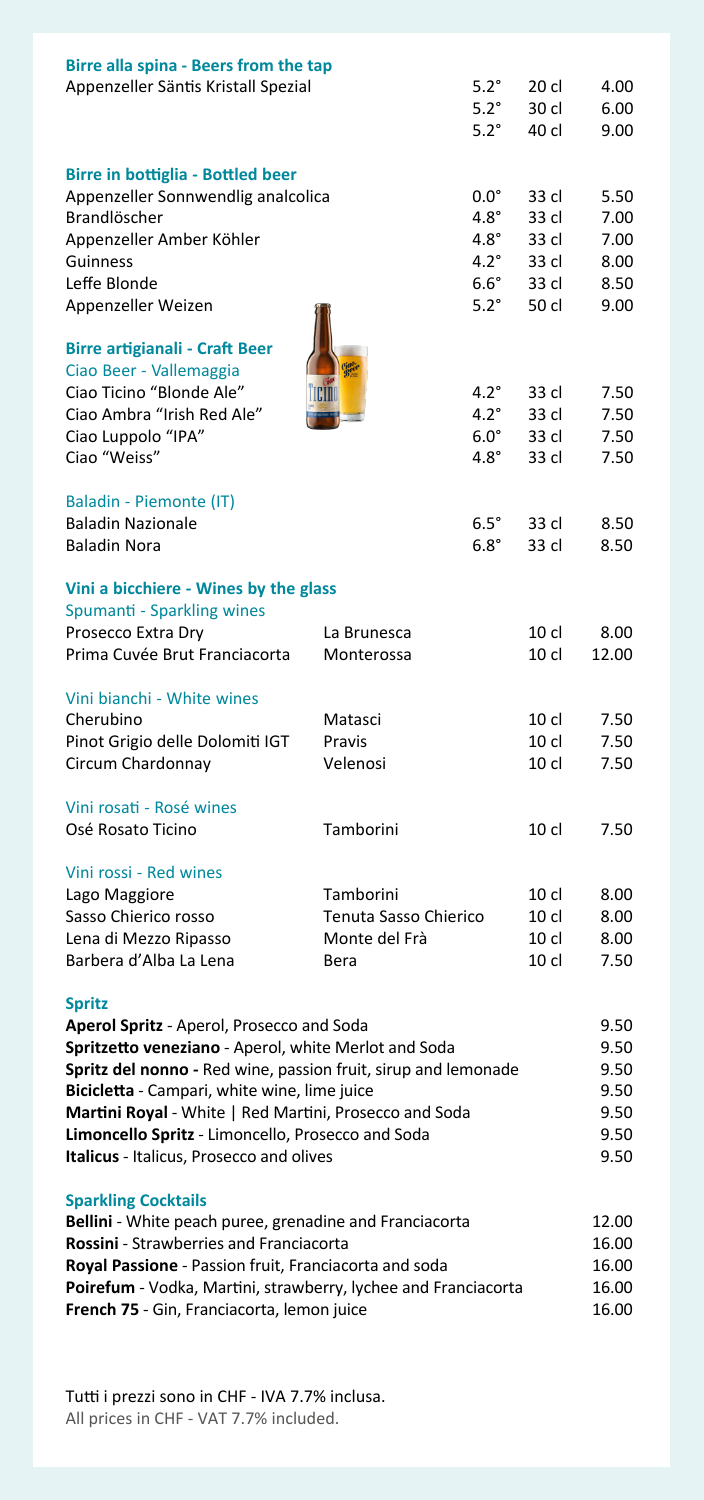| <b>Aperitivi e amari - Aperitif and bitter</b>   |                |              |                 |         |
|--------------------------------------------------|----------------|--------------|-----------------|---------|
| Crodino                                          |                | $0.0^\circ$  | $17$ cl         | 6.00    |
| Sanbitter bianco   rosso - white   red           |                | $0.0^\circ$  | $10$ cl         | 5.00    |
| Campari Bitter                                   |                | $21.0^\circ$ | 4 cl            | 7.00    |
| Aperol                                           |                | $11.0^\circ$ | 4 cl            | 7.00    |
| Cynar                                            |                | $16.0^\circ$ | 4 cl            | 7.00    |
| Martini dry   bianco   rosso - dry   white   red |                | $15.0^\circ$ | 4 cl            | 7.00    |
| Sherry Tio Pepe "Palomino fino"                  |                | $15.0^\circ$ | 5 cl            | 7.00    |
| Pastis 51                                        |                | $30.0^\circ$ | 4 cl            | 7.00    |
| Apenzeller                                       |                | $29.0^\circ$ | 4 cl            | 7.00    |
| Averna                                           |                | $32.0^\circ$ | 4 cl            | 7.00    |
| <b>Braulio</b>                                   |                | $21.0^\circ$ | 4 cl            | 7.00    |
| Fernet Branca                                    |                | $40.0^\circ$ | 4 cl            | 7.00    |
| Montenegro                                       |                | $25.0^\circ$ | 4 cl            | 7.00    |
| Ramazzotti                                       |                | $30.0^\circ$ | 4 cl            | 7.00    |
| Amaro Generoso - Bisbino                         |                | $40.0^\circ$ | 4 cl            | 9.00    |
| Porto rosso Tawny Ferreira                       |                | $19.0^\circ$ | 5 cl            | 7.00    |
| Porto Graham's 20 years Tawny                    |                | $20.0^\circ$ | 5 cl            | 12.00   |
| + soda - Soda                                    |                |              |                 | $+2.00$ |
| + succo d'arancia - Orange juice                 |                |              |                 | $+4.00$ |
| + softdrinks - Soft drink                        |                |              |                 | $+4.00$ |
| Gin                                              |                |              |                 |         |
| Beefeater - London Dry Gin                       | England        | $40.0^\circ$ | 4 cl            | 8.00    |
| Hendrick's                                       | Scotland       | $41.4^\circ$ | 4 cl            | 11.00   |
| <b>Bisbino</b>                                   | Ticino         | $40.0^\circ$ | 4 cl            | 12.00   |
| Malfy Rosa   Arancia   Limone                    | Italy          | $41.0^\circ$ | 4 cl            | 12.00   |
| Brockman's                                       | England        | $40.0^\circ$ | 4 cl            | 12.00   |
| <b>Gin Mare</b>                                  | Spain          | $42.7^\circ$ | 4 cl            | 13.00   |
| Crocodile del Professore                         | Italy          | $45.0^\circ$ | 4 cl            | 13.00   |
| Monkey 47                                        | Germany        | $47.0^\circ$ | 4 cl            | 14.00   |
| Japanese Gin                                     | England        | $42.0^\circ$ | 4 cl            | 15.00   |
| Elephant London Dry Gin                          | Germany        | $45.0^\circ$ | 4 cl            | 15.00   |
| + Tonic Fever Tree                               |                |              |                 | $+5.00$ |
| <b>Rum</b>                                       |                |              |                 |         |
| Bacardi Carta Blanca                             | Rep.Domenicana | $37.5^\circ$ | 4 cl            | 8.00    |
| Havana Cllub Añejo 3 años                        | Cuba           | $40.0^\circ$ | 4 cl            | 8.00    |
| Havana Cllub Añejo 7 años                        | Cuba           | $40.0^\circ$ | 4 cl            | 9.00    |
| Don Papa                                         | Filippine      | $40.0^\circ$ | 4 cl            | 11.00   |
| Zacapa 23                                        | Guatemala      | $40.0^\circ$ | 4 cl            | 12.00   |
| El Dorado 15 anni                                | Gujana         | $43.0^\circ$ | 4 cl            | 13.00   |
| Clement 10 anni                                  | Martinica      | $42.0^\circ$ | 4 <sub>cl</sub> | 17.00   |
| <b>Vodka</b>                                     |                |              |                 |         |
| Grey Goose                                       | France         | $40.0^\circ$ | 4 cl            | 10.00   |
| Stolichnaya                                      | Latvia         | 40.0°        | 4 cl            | 8.00    |
| <b>Belvedere</b>                                 | Poland         | $40.0^\circ$ | 4 cl            | 12.00   |
| <b>Whisky</b>                                    |                |              |                 |         |
| <b>Ballantine's Blended Scotch</b>               | Dumbarton      | $40.0^\circ$ | 4 cl            | 8.00    |
| <b>Tullamore Dew</b>                             | Ireland        | 40.0°        | 4 cl            | 8.00    |
| Jack Daniels Old No. 7                           | Tennessee, USA | $40.0^\circ$ | 4 cl            | 10.00   |
| Chivas Regal 12 years Scotch                     | Speyside       | $40.0^\circ$ | 4 cl            | 10.00   |
| Laphroaig 10 anni Single Malt                    | Isle of Islay  | $40.0^\circ$ | 4 cl            | 13.00   |
| Talisker 10 anni Single Malt                     | Island         | $45.8^\circ$ | 4 cl            | 14.00   |
| Lagatun Old Deer Single Malt Classic Switzerland |                | $40.0^\circ$ | 4 cl            | 15.00   |
| Ascona Single Malt Whiskey                       | Switzerland    | $43.0^\circ$ | 4 cl            | 16.00   |
| Auchentoshan Single Malt                         | Three-Wood     | $43.0^\circ$ | 4 cl            | 16.00   |
| Nikka From de Barrel Blended                     | Japan          | $51.4^\circ$ | 4 cl            | 17.00   |
| The Macallan 15 years old                        | Speyside       | $43.0^\circ$ | 4 cl            | 24.00   |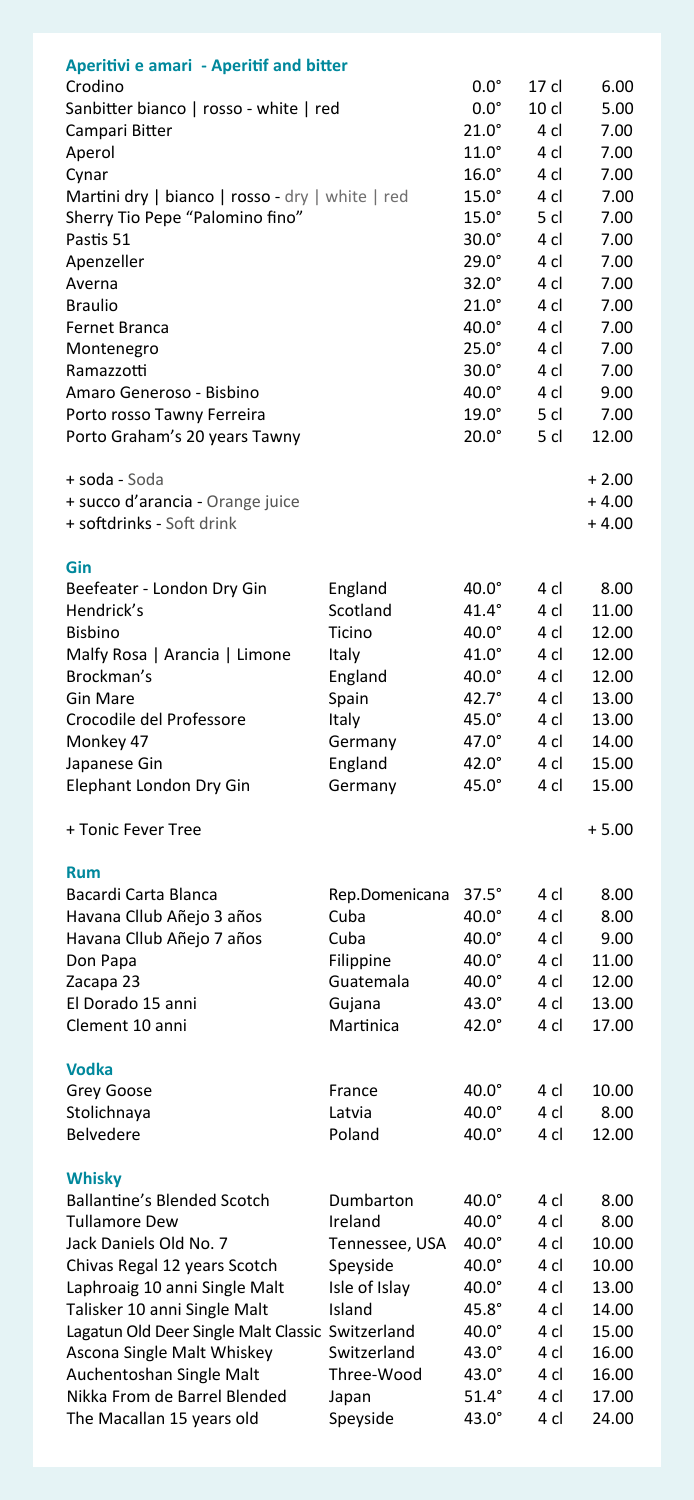| <b>Tequila</b><br>Cuervo reposado                                                                 | Mexico | $38.0^\circ$ | 4 cl           | 7.00  |
|---------------------------------------------------------------------------------------------------|--------|--------------|----------------|-------|
| <b>Grappe</b>                                                                                     |        |              |                |       |
| La Purissima - Uva Americana                                                                      |        | $43.0^\circ$ | $2$ cl         | 6.00  |
| Grappa di Moscato Barrique                                                                        |        | $41.0^\circ$ | 2 cl           | 6.00  |
| Grappa Brunello di Montalcino                                                                     |        | $42.0^\circ$ | 2 cl           | 8.00  |
| Grappa Elegantia                                                                                  |        | $43.0^\circ$ | $2$ cl         | 8.00  |
| Primagioia Acquavite - Berta                                                                      |        | $44.0^\circ$ | 2 cl           | 8.00  |
| Grappa di Amarone riserva "La Difesa"                                                             |        | $43.0^\circ$ | 2 cl           | 9.00  |
| Grappa Tre Soli Tre Nebbiolo - Berta                                                              |        | $43.0^\circ$ | 2 cl           | 12.00 |
| Distillati - Brandy                                                                               |        |              |                |       |
| Calvados Selection Coeur de Lion                                                                  |        | $40.0^\circ$ | $2$ cl         | 6.00  |
| Vecchia Romagna Etichetta nera                                                                    |        | $38.0^\circ$ | $2$ cl         | 6.00  |
| Kirsch Teresa - Gunzwiler                                                                         |        | $41.0^\circ$ | $2$ cl         | 7.00  |
| Vieille Williams Barrique - Gunzwiler                                                             |        | $43.0^\circ$ | 2 cl           | 7.00  |
| Vieille Prune Barrique - Gunzwiler                                                                |        | $43.0^\circ$ | $2$ cl         | 7.00  |
| Vieille Abricots Barrique                                                                         |        | $40.0^\circ$ | 2 cl           | 7.00  |
| Cognac VSOP Menard                                                                                |        | $40.0^\circ$ | $2$ cl         | 7.00  |
| Armagnac Baron Dupleix Hors d'Age                                                                 |        | $40.0^\circ$ | $2$ cl         | 9.00  |
| Cognac XO Caraffe Menard                                                                          |        | 40.0°        | 2 cl           | 11.00 |
| Liquori - Liqueur                                                                                 |        |              |                |       |
| Limoncello                                                                                        |        | $30.0^\circ$ | 4 cl           | 6.00  |
| Nocino                                                                                            |        | $25.0^\circ$ | 4 cl           | 6.00  |
| Baileys Irish cream                                                                               |        | $17.0^\circ$ | 4 cl           | 6.00  |
| Cointreau                                                                                         |        | $40.0^\circ$ | 4 cl           | 6.00  |
| Licor 43                                                                                          |        | $31.0^\circ$ | 4 cl           | 6.00  |
| Amaretto di Saronno                                                                               |        | $28.0^\circ$ | 4 cl           | 6.00  |
| Sambuca Extra Molinari                                                                            |        | 40.0°        | 4 cl           | 6.00  |
| <b>Grand Marnier</b>                                                                              |        | 40.0°        | 4 cl           | 7.00  |
| <b>The Classics</b>                                                                               |        |              |                |       |
| Mai Tai - Rum, triple sec, amaretto, lime                                                         |        |              |                | 14.00 |
| Caipirinha - Cachaca, lime, sugar                                                                 |        |              |                | 14.00 |
| Classic Mojito   Basil Mojito   Passion Mojito                                                    |        |              |                | 14.00 |
| Whiskey   Amaretto   Aperol Sour                                                                  |        |              |                | 14.00 |
| Caipiroska alla fragola - Vodka, strawberries, lime, sugar                                        |        |              |                | 14.00 |
| Piña Colada - Rum, pineapple and coconut syrup                                                    |        |              |                | 14.00 |
| Basil smash - Gin, lime, basil                                                                    |        |              |                | 14.00 |
| <b>Pre-Dinner Cocktails</b>                                                                       |        |              |                |       |
| Americano - Bitter, Vermouth rosso, soda                                                          |        |              |                | 14.00 |
| Negroni - Campari, Vermouth rosso, gin                                                            |        |              |                | 14.00 |
| Bloody Mary - Vodka, lemon juice, tomato juice                                                    |        |              |                | 14.00 |
| Dry Martini   Vodka Martini                                                                       |        |              |                | 14.00 |
| Vesper - Gin, Vodka and Lillet                                                                    |        |              |                | 14.00 |
| Manhattan - Whisky, red Vermouth and Angostura bitter                                             |        |              |                | 14.00 |
| Old Fashioned - Bourbon Whiskey, Angostura bitter                                                 |        |              |                | 14.00 |
| <b>After-Dinner Cocktails</b>                                                                     |        |              |                | 16.00 |
| Eden Passion - Havana, lychee, Malibu, blood orange & pineapple juice                             |        |              |                | 16.00 |
| Kilimanjaro - Kahlua rum, Cointreau, chilli and ginger ale                                        |        |              |                |       |
| 5 Senses - Gin, blood orange juice, raspberries, passion fruit, mint                              |        |              | 16.00          |       |
| <b>Black Russian   White Russian</b><br>Cosmopolitan - Vodka, Cointreau, lime and cranberry juice |        |              | 14.00<br>14.00 |       |
| Greater Lake - Whisky, peach syrup, lime and cranberry                                            |        |              |                | 14.00 |
|                                                                                                   |        |              |                | 14.00 |
| Dark and stormy - Rum and ginger beer                                                             |        |              |                |       |

Tutti i prezzi sono in CHF - IVA 7.7% inclusa. All prices in CHF - VAT 7.7% included.